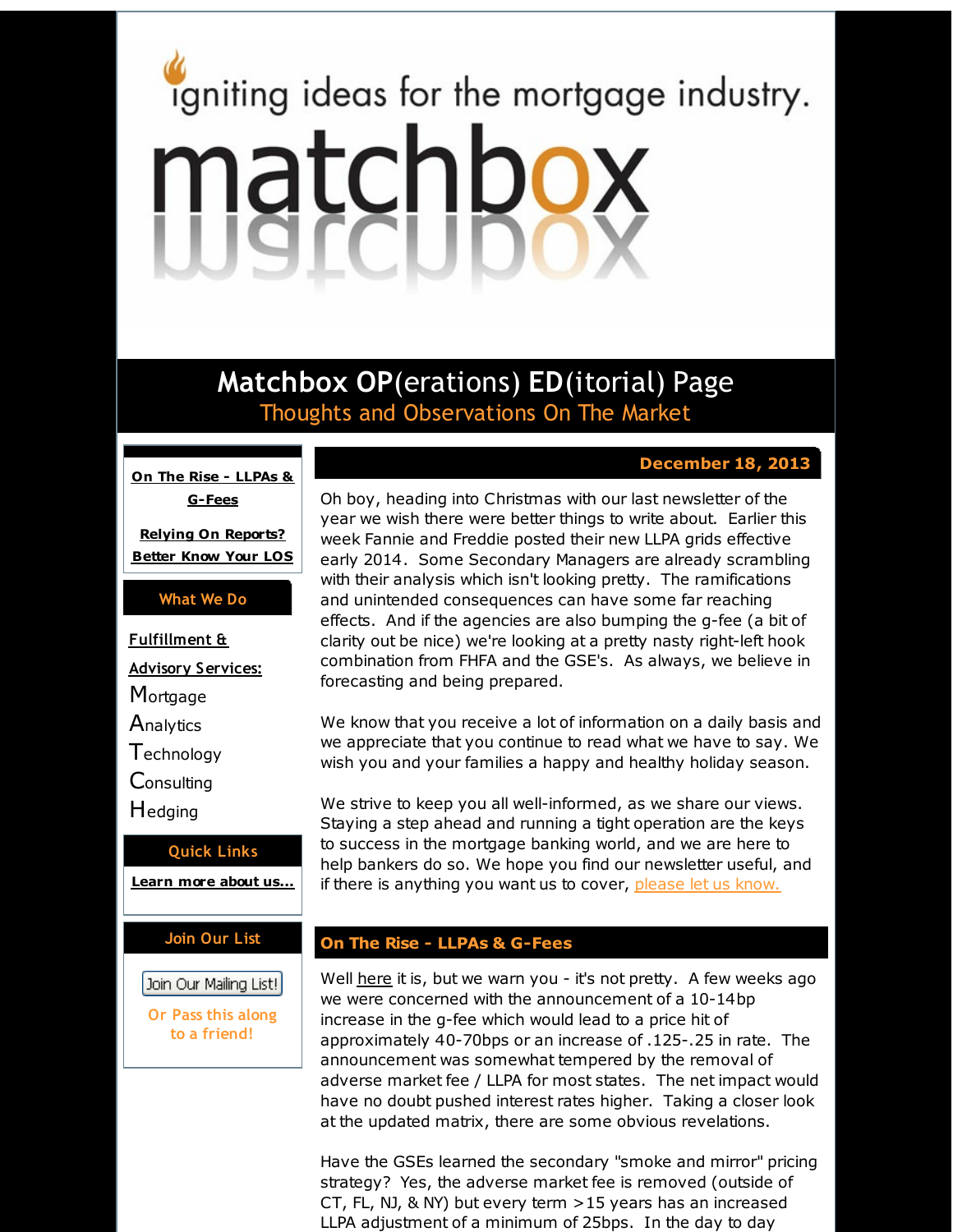trenches, removing the adverse market fee is pure window dressing. And for those in the northeast and the snow-birds in FL, this is a compounded hit.

We are accustomed to the LLPAs addressing risk-based pricing with low fico/high ltv tranches, but this udpate is different. In a world of pristine credit quality, we're seeing some of the higher credit tiers impacted the most. The 680-740+ tiers will feel this updates much more than the 620-679 tiers. We noticed with any loan over 70LTV, count on LLPAs up at least 50bps. Apparently, there's no such thing as a vanilla loan these days and a 720+ fico is still a substaintial credit risk. A 740 fico at 85LTV will have a 150bp LLPA, up from 25bps. OUCH!

The net effect here is a move to increase conventional rates, much more than initially expected. Our take? It is by far the most significant step FHFA and the agencies have taken to date in their efforts to better align the conventional market with the private sector. Many of these LLPA updates will push rates .25- .375 higher (i.e. worsening price 75-150bps). This is before accounting for any actual g-fee updates which we'd expect to have another .125 or so impact on rates.

As lenders look to forecast their goals and expectations in 2014, this is no doubt a curveball that poses some new questions. Some critical thoughts for not just Secondary Managers, but Owners and Sales Managers:

-How will these LLPA's be phased into pricing models and PPEs? Allowing time to take its course is a terrible strategy.

-How can lenders best arbitrage the LLPA variance and maximize delivery / pricing under the current LLPAs?

-Will this impact my hedge / mandatory execution? It's certainly possible considering the above items. It will also lead to the need of refreshed pricing policies (extensions, re-locks, worst case, etc) as exceptions can be extremely costly and impact hedge reporting.

-How will a .375-.5 increase in rates impact the business? Volume projects, marketing campaigns, sales strategies, education, staffing, etc will need additional attention.

-Will these updates impact QM/ATR? Of course they will but how will these be monitored, tested, or more importantly, documented? With some of these LLPA updates, obtaining par rates and bona fide discount points may be difficult. LLPAs of 150-300bps will be all too common.

-Will certain opportunities fizzle out? Will new opportunities arise? Yes and Yes!

-Is there any silver lining here? Of course, we would imagine that MSR portfolios would see an uptick in valuations.

Q3 and Q4 were tough for many lenders, lower volume stressing sales and volatility/higher rates stressing secondary departments and execution performance. With new regulations and updates, err increases on the LLPAs and g-fee, creating a realistic forecast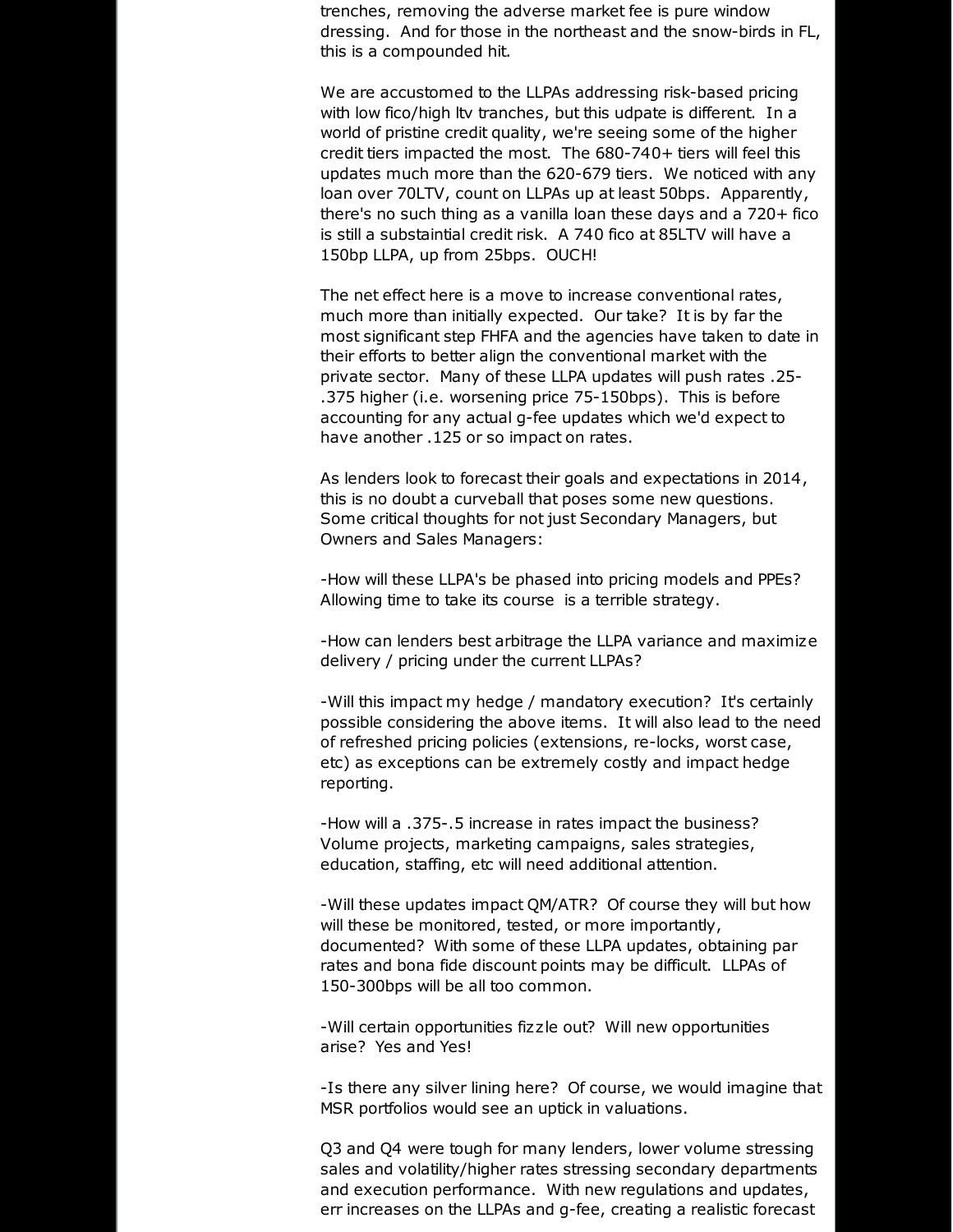and strategy as we enter a new year has never been more critical. It's a seasonally slow time in the market so we hope management can dedicate some time to this as we know that those who prepare will prosper while others will struggle.

We're here to lend a hand, provide an independent sounding board, and offer perspective to those looking for some guidance or confirmation of direction.

## **Relying On Reports? Better Know Your LOS**

Last week Rob Chrisman's newsletter and MIAC shed light on a concerning topic - reporting on lock cancellations and their reported impact on pull through. On a more macro level, the concern really speaks to data integrity and the reliability of reporting. As any lender will attest, especially Secondary Managers, their world revolves around reporting and data integrity. LOS systems have thousands of inter-connected fields and often reports are developed by an admin, who doesn't REALLY appreciate the importance or reasoning for the data being requested.

Data points are not simply defined and may be captured in different places. Encompass has at least two fields for lock date, and arguably more between buy side requests & confirms and sell side execution. While these multiple fields may seem confusing, they are important for anyone looking to to have strong reports and therefore need to be well understood. The same goes for lock days, cancellation dates, old vs new expiration, renegotiation dates, and re-lock dates. How about closing dates, note dates, funding dates, document dates etc?

Some Secondary Managers will take it upon themselves to create their own reports without understanding all of the field options and functionality. Either way, whether it's the admin or a Secondary Manager (or any user for that matter) that is creating the reports, many lenders are left with data that can cause exposure due to data fields, user process flow within the LOS and reporting rules/filters. The root of the problem is that the exposure is unknown and difficult to find. Even after this note was included in Chrisman's daily newsletter, about a dozen lenders reached out to ask if they were using the right or wrong fields for their reports.

Truth be told, we're not sure which is more concerning, possibly managing a pipeline with inaccurate reporting or not having the oversight or audit functions to highlight these data deficiencies. LOS updates are constant, with new integrations and new fields/functionality. Rarely do we see lenders/secondary groups running a reliable audit on their pipelines. It is very scary to think that lenders may not have a close handle on their own locked pipelines, but if the reports are flawed to begin with, it's really tough to know your pipeline and perform an audit. It is not uncommon for us to work with lenders that have 10-30% of their pipeline exposed simply due to inaccurate reporting. In a volatile market that has pressure to push rates higher, this is quite scary.

#### **About Us:**

Matchbox is a collection of gritty industry veterans who decided to create a company aimed at helping mortgage companies ignite